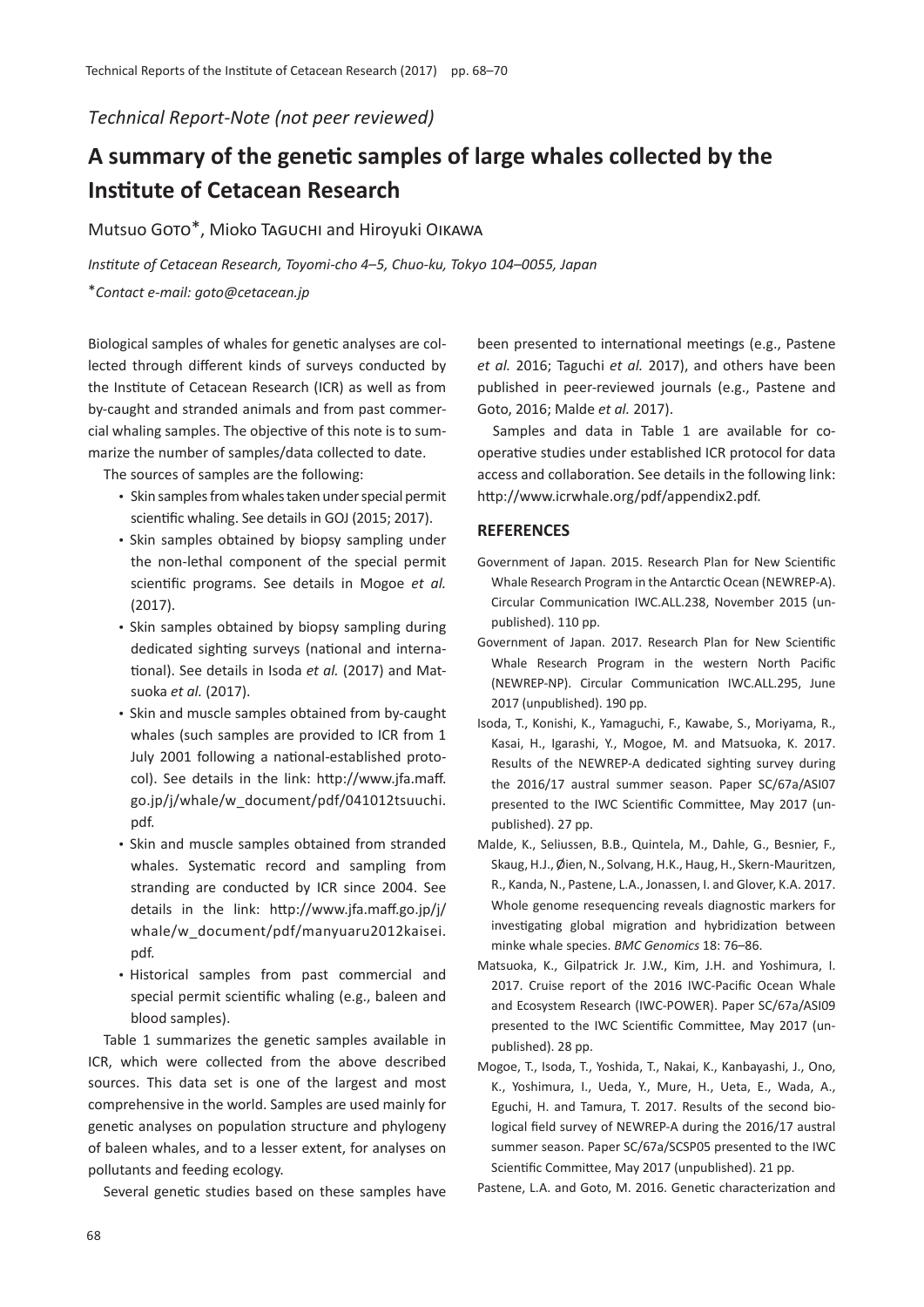population genetic structure of the Antarctic minke whale *Balaenoptera bonaerensis* in the Indo-Pacific region of the Southern Ocean. *Fish Sci.* 82: 873–886.

Pastene, L.A., Goto, M., Taguchi, M. and Kitakado, T. 2016. Updated genetic analyses based on mitochondrial and microsatellite DNA indicated no sub-structure of the ʻO' stock common minke whale in the western North Pacific. Paper SC/F16/ JR40 presented to the JARPNII special permit expert panel review workshop, Tokyo, February 2016 (unpublished). 14 pp.

Taguchi, M., Goto, M. and Pastene, L.A. 2017. A synthesis of the work conducted on stock structure of western North Pacific common minke whale in response to recommendations from the IWC Scientific Committee. Paper SC/67a/SDDNA05 presented to the IWC Scientific Committee, May 2017 (unpublished). 5 pp.